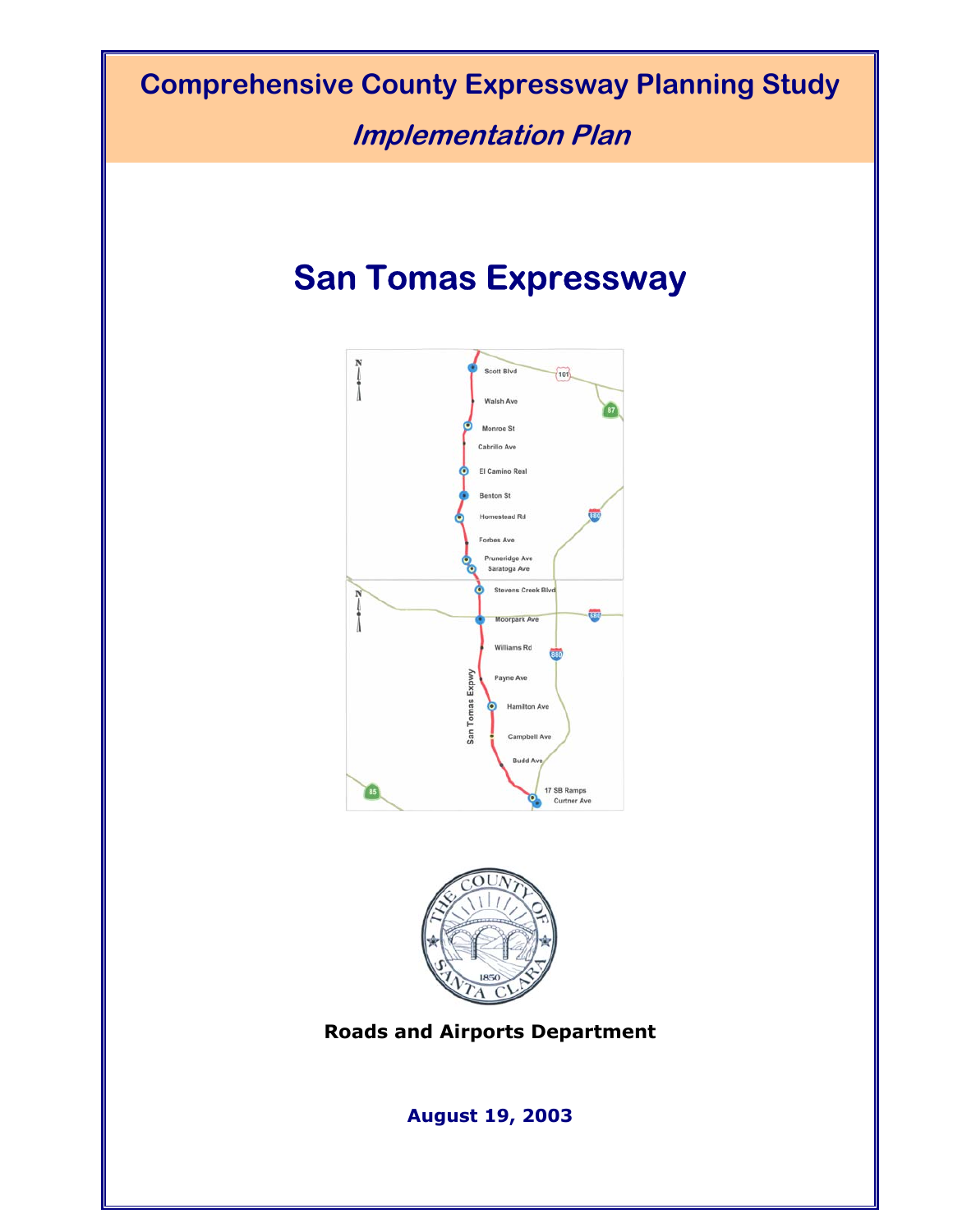## Comprehensive County Expressway Planning Study

*Implementation Plan* 

## San Tomas Expressway

#### County of Santa Clara

Roads and Airports Department 101 Skyport Drive San Jose, CA 95110 408-573-2400

> www.sccgov.org www.expressways.info

August 19, 2003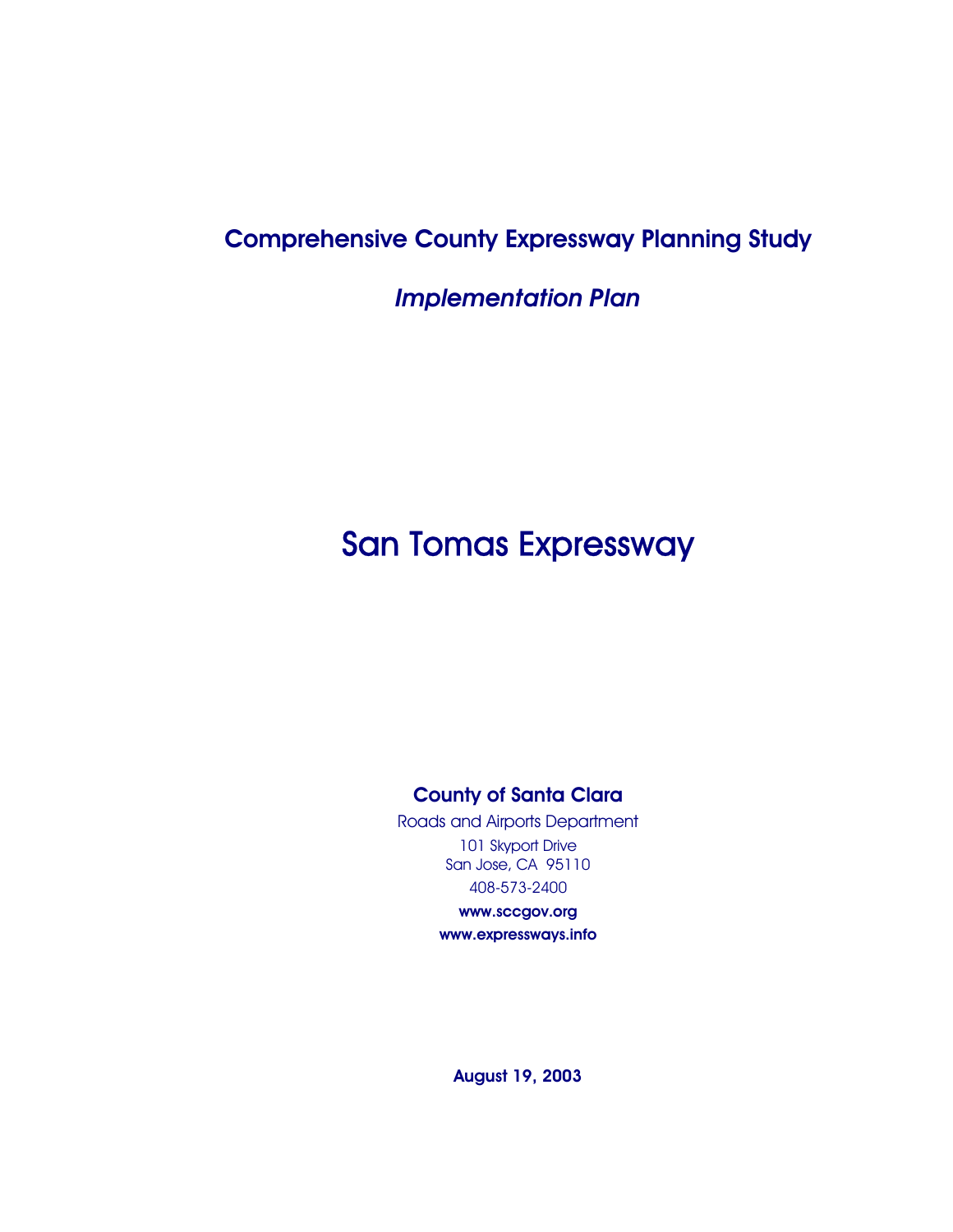**Introduction** On August 19, 2003, the County of Santa Clara Board of Supervisors adopted a long-range plan for the improvement and maintenance of the expressway system. This plan is called the Comprehensive County Expressway Planning Study Implementation Plan. The Plan was developed using a collaborative process involving the local cities and key transportation agencies as well as input from the community. The foundation for the collaborative process was a solid technical analysis process.

> The county expressway system is designed to relieve local streets and supplement the freeway system. There are eight expressways in the system, including San Tomas Expressway. The *Implementation Plan* identifies a total capital program approaching \$2 billion as well as needs of \$18 million annually for maintenance and operations for the entire expressway system.

> Implementation of the plan's recommendations is dependent on obtaining the necessary capital and maintenance/operations funding. The expressways' needs will compete with all other transportation improvement needs for Santa Clara County. Countywide transportation priority and funding decisions will be made by the Santa Clara Valley Transportation Authority (VTA) in the Valley Transportation Plan (VTP) 2030 scheduled to be completed in mid-2004.

> The County will update the Expressway Study's *Implementation Plan* every three years in conjunction with the triennial updates of VTA's VTP to reflect changing traffic and financial conditions.

This document provides a summary of the capital improvement recommendations for San Tomas Expressway. The capital improvement elements include roadway capacity and operational, bicycle, pedestrian, sound wall, and landscaping.

The *Implementation Plan* also includes recommendations for systemwide expressway improvements in maintenance and operations (such as signal operations, sweeping, pavement maintenance, graffiti removal, replacing aging sidewalks and sound walls). These recommendations apply to all expressways and are not documented here. Please see the full *Implementation Plan* or the Summary Brochure for more information about the systemwide maintenance and operations recommendations.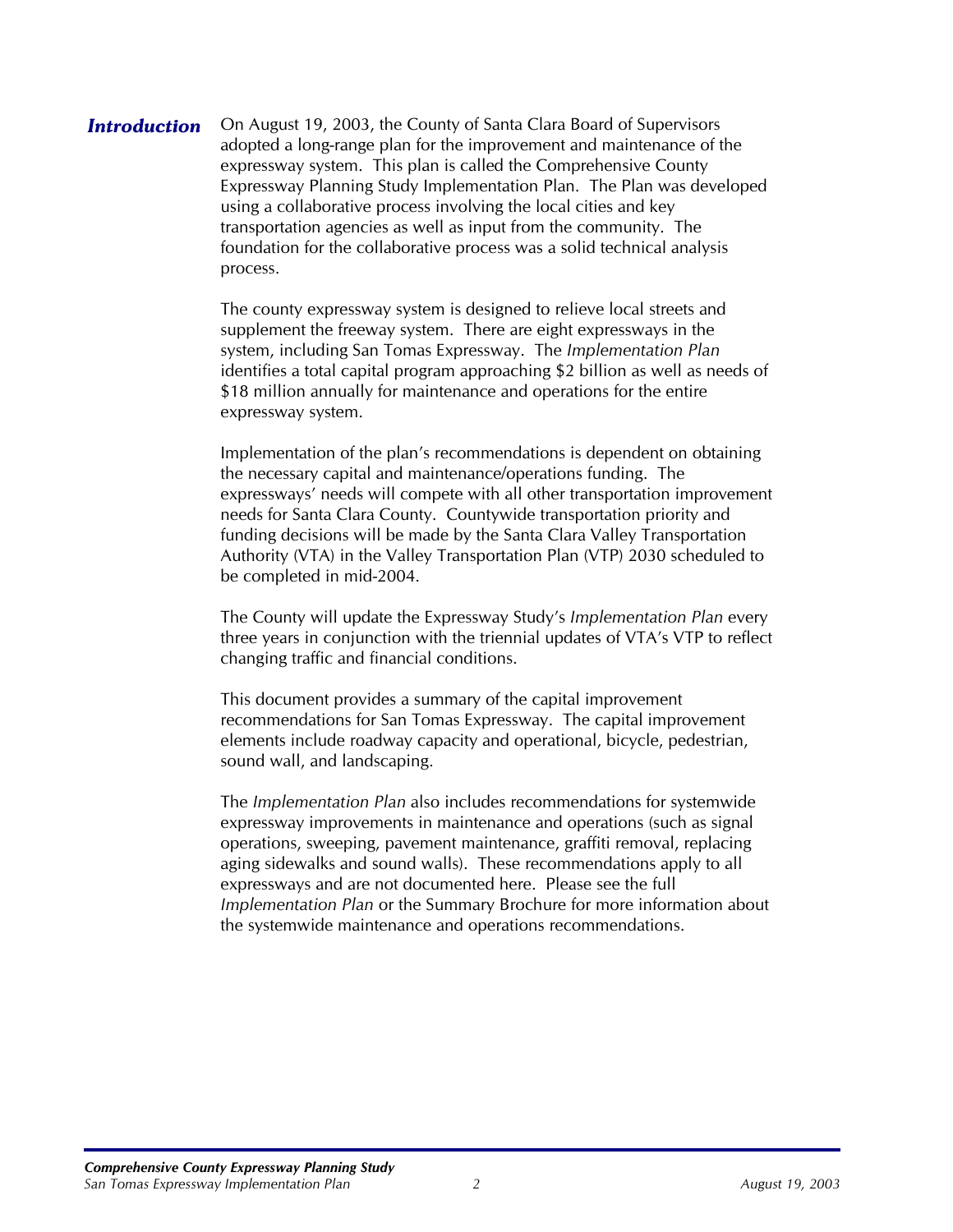**Vision** High-end express arterial with freeway-like segments. **Why a Vision** 



### **Exhibit A Intersection Level of Service**

Each expressway has its own unique character, function, and community relationship. The vision, developed through a collaborative process, shaped the expressway's improvement strategies.

#### *Expressway Characteristics*

- **8.5** miles long
- **6-8** lanes wide, including HOV lanes
- **19** signalized intersections
- **2** freeway connections (SR 17, US 101)
- **3** cities served (Campbell, San Jose, Santa Clara)
- **220,000** vehicles use San Tomas daily
- **9** LOS F intersections in 2001/2002
- **12 LOS F intersections** projected in 2025

#### **What is LOS?**

Level of service (LOS) is a measure of traffic flow and congestion levels. LOS A is the best condition representing freely flowing traffic. LOS F is the worst condition representing excessive delays and jammed conditions.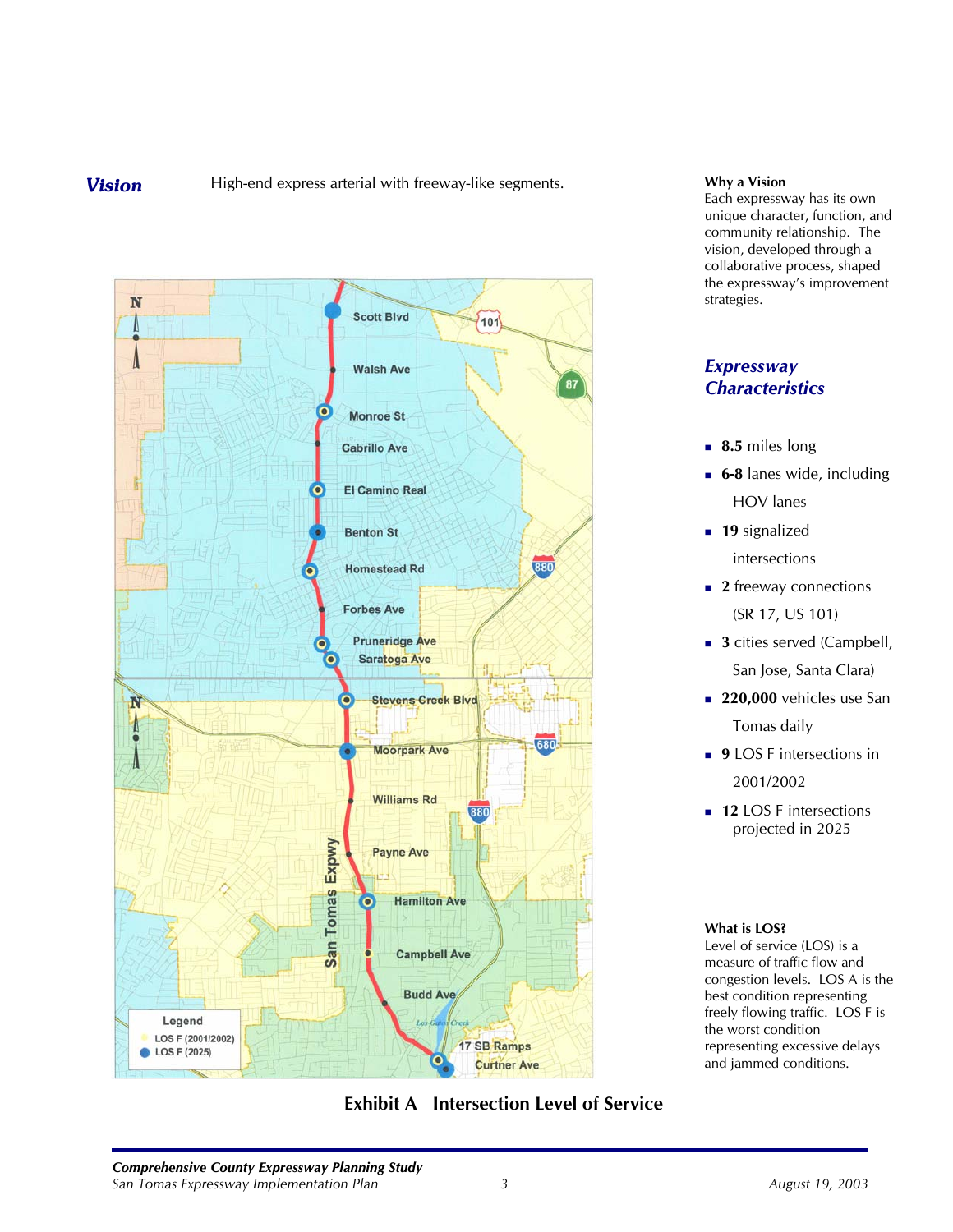| <b>Capacity and</b>                                                                                                                                                                     | pelow:                                                                                                                   |                                                                                                                                   |               |                    |
|-----------------------------------------------------------------------------------------------------------------------------------------------------------------------------------------|--------------------------------------------------------------------------------------------------------------------------|-----------------------------------------------------------------------------------------------------------------------------------|---------------|--------------------|
| <b>Operational</b><br><b>Improvements</b>                                                                                                                                               | <b>Tier</b><br><b>Priority</b>                                                                                           | Project Description (1)                                                                                                           |               | Cost<br>(millions) |
|                                                                                                                                                                                         | Expressway<br>Study                                                                                                      | Updated signal timing plans from Budd to Hamilton and Moorpark to<br>Scott.                                                       |               | N.A.               |
|                                                                                                                                                                                         | Measure B                                                                                                                | Provide 2nd EB and WB left-turn lanes and separate WB right-turn<br>lane at Campbell                                              |               | N.A.               |
| <b>Roadway Project</b><br>Tiers                                                                                                                                                         |                                                                                                                          | At grade improvements at SR 17/San Tomas:                                                                                         |               |                    |
| Tier 1A - Improves<br><b>LOS F</b> intersections                                                                                                                                        | 1A                                                                                                                       | • Restriping the EB through lane on White Oaks to provide an<br>optional left as 3rd left-turn lane                               |               | \$2                |
| or other operational                                                                                                                                                                    |                                                                                                                          | • Provide second right-turn lane on SB off-ramp                                                                                   |               |                    |
| improvements<br>Tier 1B-Constructs<br>interchange at LOS<br>F intersection<br>Tier 1C-Improves<br>2025 projected LOS<br>F intersections<br>Tier $2$ – Other<br>capacity<br>improvements |                                                                                                                          | • Study potential operational & safety improvements in the<br>interchange area                                                    |               |                    |
|                                                                                                                                                                                         | 1A                                                                                                                       | Provide a 2nd left-turn lane from EB and WB Hamilton to San<br>Tomas and a 2nd left-turn lane from NB San Tomas to WB Hamilton    |               | \$2                |
|                                                                                                                                                                                         | 1A                                                                                                                       | Widen to 8 lanes between Williams and El Camino Real with additional<br>left-turn lane from EB and WB El Camino Real to San Tomas |               | \$28               |
|                                                                                                                                                                                         | 1A                                                                                                                       | Provide additional right-turn lane from WB Monroe to NB San<br>Tomas                                                              |               | \$1                |
| Tier $3$ – Major facility<br>reconstruction/                                                                                                                                            | 1 <sup>C</sup>                                                                                                           | Provide additional right-turn lane from WB Scott to NB San Tomas                                                                  |               | \$1                |
| new facilities                                                                                                                                                                          | $\overline{c}$                                                                                                           | Interchange at Stevens Creek                                                                                                      |               | \$50-70            |
|                                                                                                                                                                                         | $\mathbf{2}$                                                                                                             | Interchange at El Camino Real                                                                                                     |               | \$60               |
|                                                                                                                                                                                         | $\mathbf{2}$                                                                                                             | Interchange at Monroe                                                                                                             |               | \$55               |
|                                                                                                                                                                                         | $\mathbf{2}$                                                                                                             | Interchange at Scott                                                                                                              |               | \$65               |
|                                                                                                                                                                                         | 3                                                                                                                        | Initiate a study to reconfigure SR 17/San Tomas Interchange                                                                       |               | \$0.25             |
|                                                                                                                                                                                         | 3                                                                                                                        | Reconstruct SR 17/San Tomas Interchange                                                                                           |               | \$100-200          |
|                                                                                                                                                                                         | 3                                                                                                                        | Freeway/expressway direct connector HOV ramps at US 101 and I-280                                                                 |               | \$30-45            |
|                                                                                                                                                                                         |                                                                                                                          | (1) When funding is obtained, each project will undergo design,                                                                   | Total Tier 1A | \$33               |
|                                                                                                                                                                                         | environmental review, and community outreach as                                                                          | Total Tier 1C                                                                                                                     | \$1           |                    |
|                                                                                                                                                                                         | appropriate. Project descriptions will be changed as needed<br>Total Tier 2<br>based on the results of these activities. |                                                                                                                                   |               | \$230-250          |
|                                                                                                                                                                                         |                                                                                                                          |                                                                                                                                   | Total Tier 3  | \$130.25-245.25    |
|                                                                                                                                                                                         |                                                                                                                          |                                                                                                                                   | <b>TOTAL</b>  | \$394.25-529.25    |

The roadway improvement projects recommended for San Tomas Expressway are listed *Roadway* The road

# *Roadway*

*Effectiveness of*  Expressway south of I-280 would improve from LOS E to LOS D and north of I-280 from LOS E to LOS C or better.

*Improvements*

All of the existing and projected LOS F intersections would be improved to LOS E or better.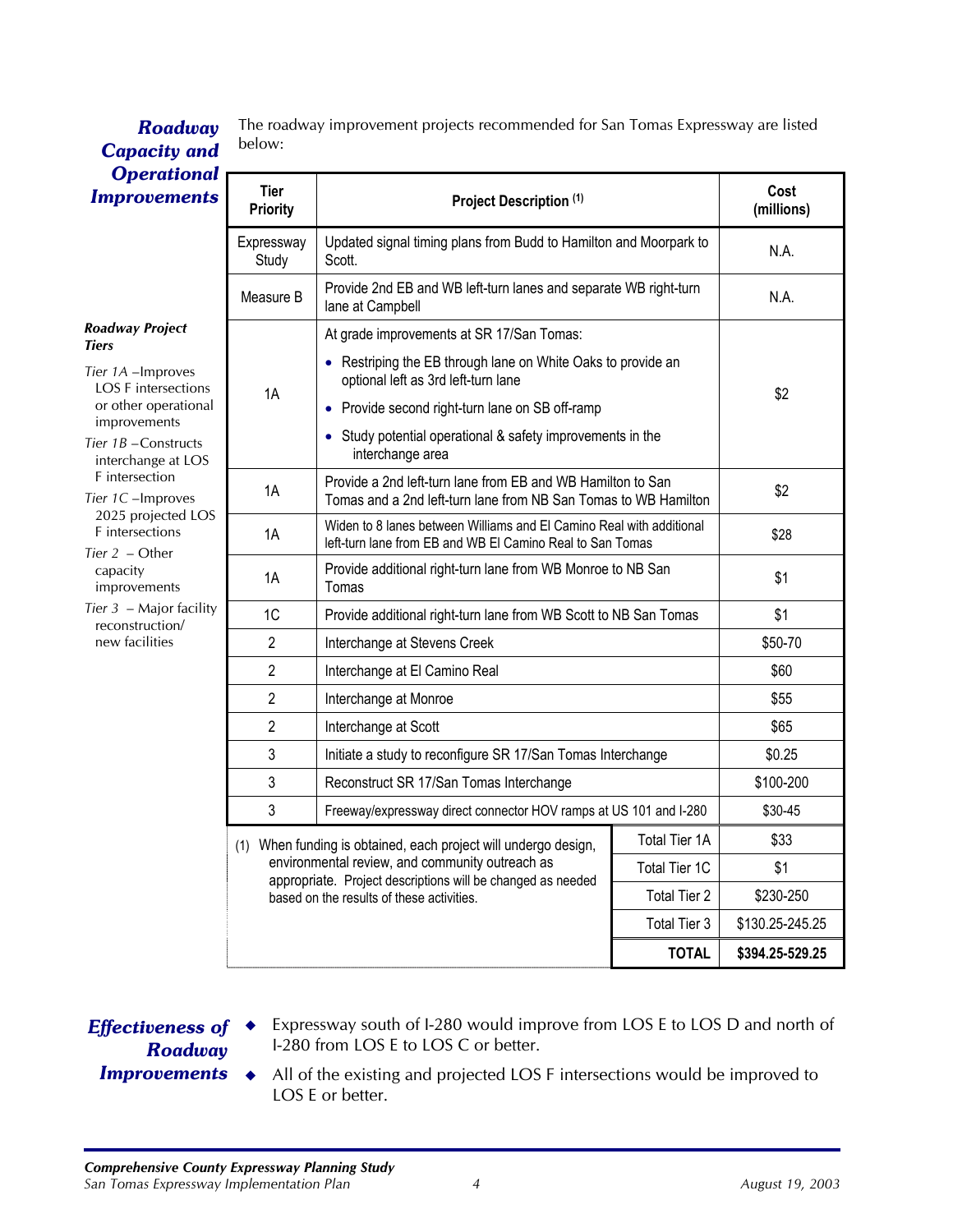

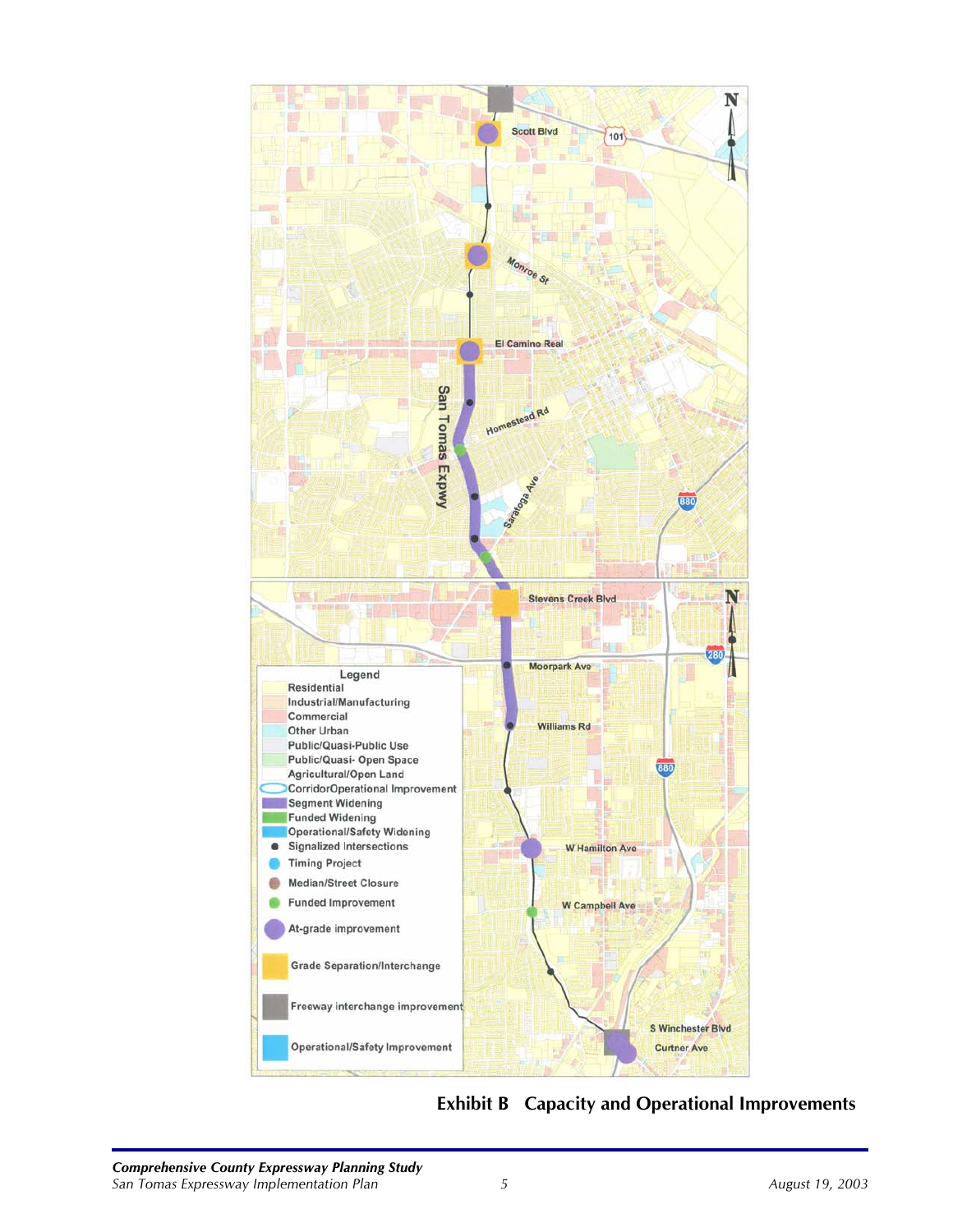#### *Bicycle* Bicycles are accommodated on all expressways. Bicycle improvement **Improvements** recommendations were identified based on bringing all expressways into full compliance with the Bicycle Accommodation Guidelines (BAG). The BAG includes guidelines on bicycle travel area widths, striping, signage, trail connections, maintenance, and several other design treatments. Specific capital projects identified include striping improvements and shoulder widening.

 All necessary re-striping to bring San Tomas Expressway into compliance with the Bicycle Accommodation Guidelines (BAG) will be completed as part of a systemwide re-striping project.

| Location | <b>Project Description</b>                                                           | Cost<br>(millions) |
|----------|--------------------------------------------------------------------------------------|--------------------|
| Hamilton | Widen SB approach for approximately 275<br>feet to provide adequate shoulder per BAG | \$0.25             |
| Cabrillo | Widen NB approach for approximately 375<br>feet to provide adequate shoulder per BAG | \$0.20             |
|          | Total                                                                                | \$0.45             |

◆ Shoulder widening recommendations include: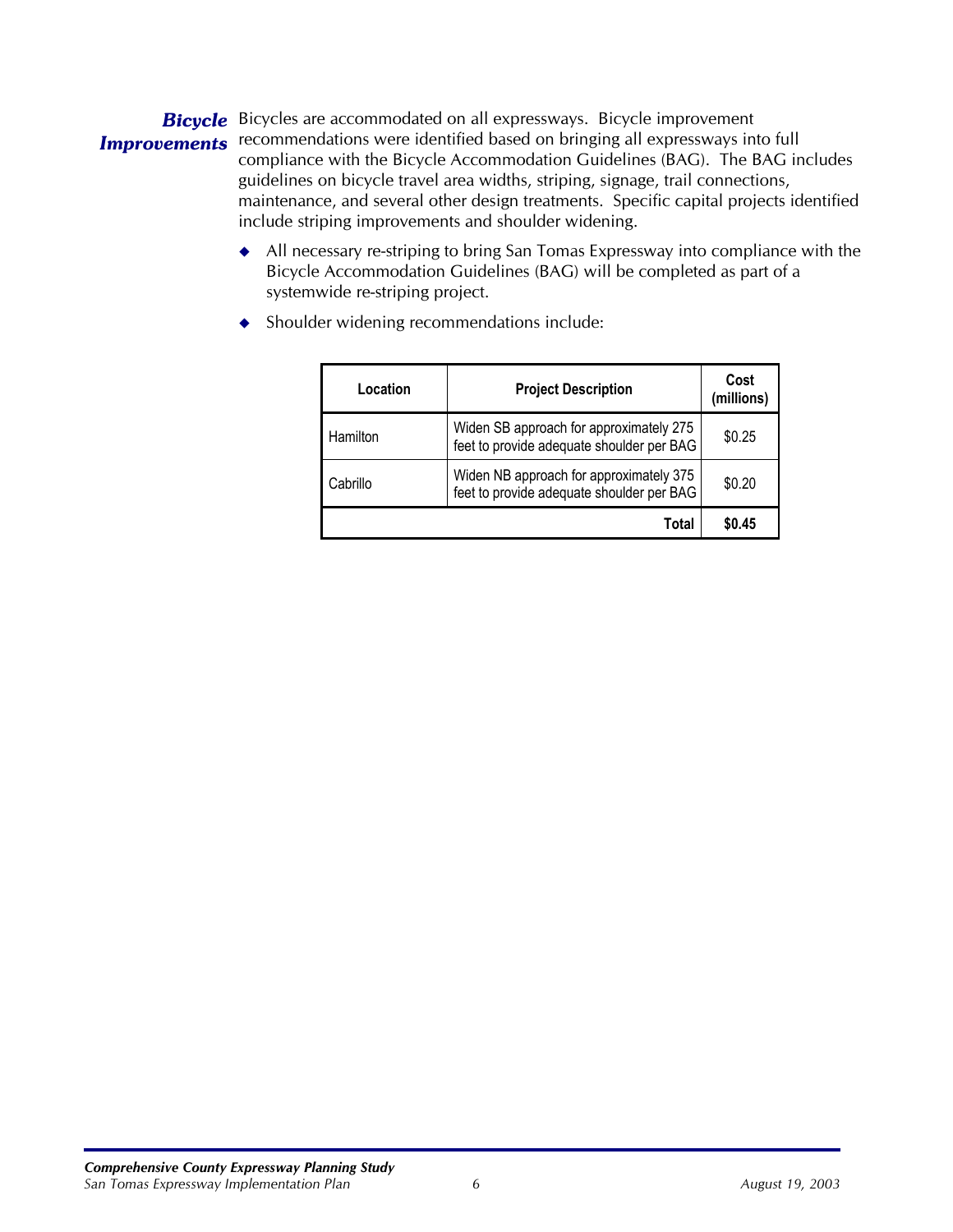

**Exhibit C Bicycle Improvements**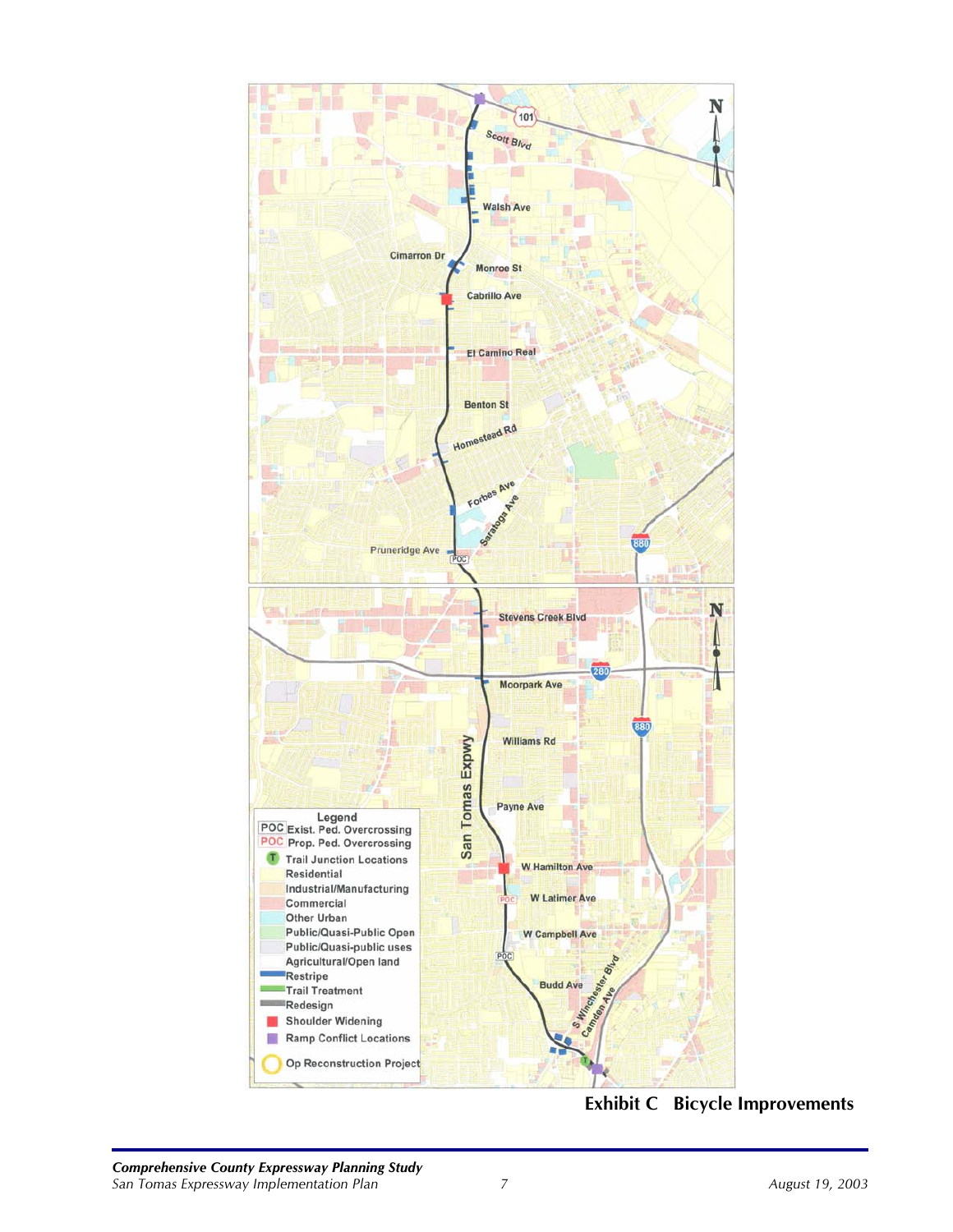#### Pedestrian A pedestrian facilities plan was developed covering the entire length of each **Improvements** expressway. Recommended pedestrian improvements for traveling along the expressways vary along sections of the expressways based on physical conditions, pedestrian needs, fronting land use, and community development plans. New sidewalks are recommended to close gaps in otherwise continuous sidewalks, to access transit stops, and to provide access to land uses fronting on the expressways. Recommendations also include improved connections and directional signage to parallel pedestrian facilities, such as trails and frontage roads.

For expressway crossing needs, high-demand crossing locations were identified for potential crossing enhancements ranging from reconfiguring intersections to make them more pedestrian-friendly to installing pedestrian countdown timers and pedestrian ramps.

Most of San Tomas has wide shoulders for emergency and occasional pedestrian use with sidewalks provided at bus stops and at the Los Gatos Creek Trail connection.

- ◆ Four pedestrian crossing enhancement locations were identified for school, bus stop, and commercial access: Williams, Homestead, El Camino Real, and Cabrillo. Total potential cost is \$0.8 million.
- ◆ A new pedestrian overcrossing (POC) is recommended near Latimer to connect various community facilities at a cost of \$4.0 million.
- The Plan supports efforts to cover the open creek culvert along the west side of the expressway from Hamilton to Moorpark to create a landscaped, parkstrip walkway.

| <b>New Sidewalk</b><br>Location | <b>Project Need</b> | Cost<br>(millions) |
|---------------------------------|---------------------|--------------------|
| SW of Stevens Creek             | Gap closure         | \$0.38             |
| NE quadrant at Pruneridge       | Bus stop connection | \$0.03             |
| NW quadrant at Walsh            | Bus stop connection | \$0.08             |
|                                 | Total               | \$0.49             |

◆ New sidewalks are recommended at the following locations: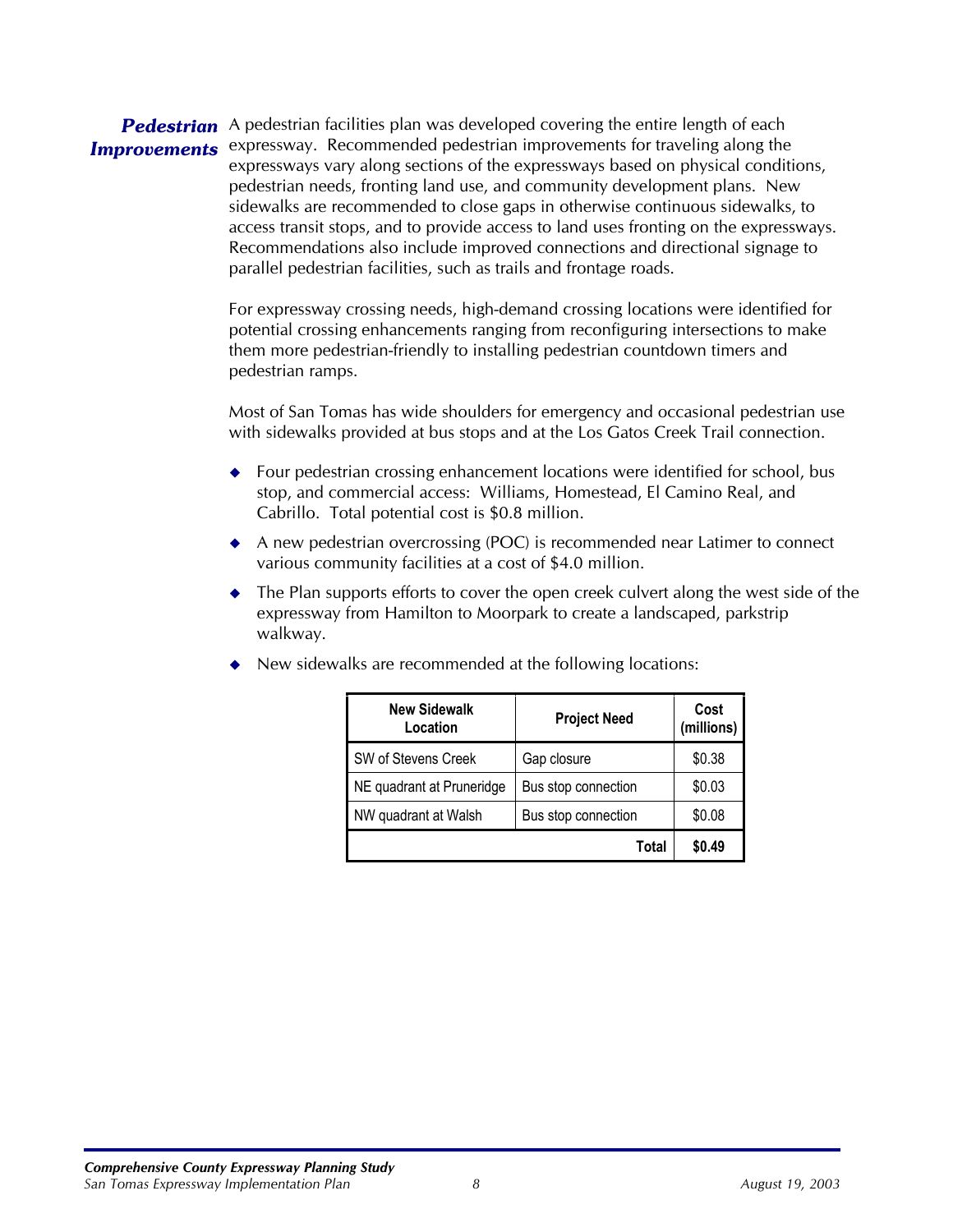

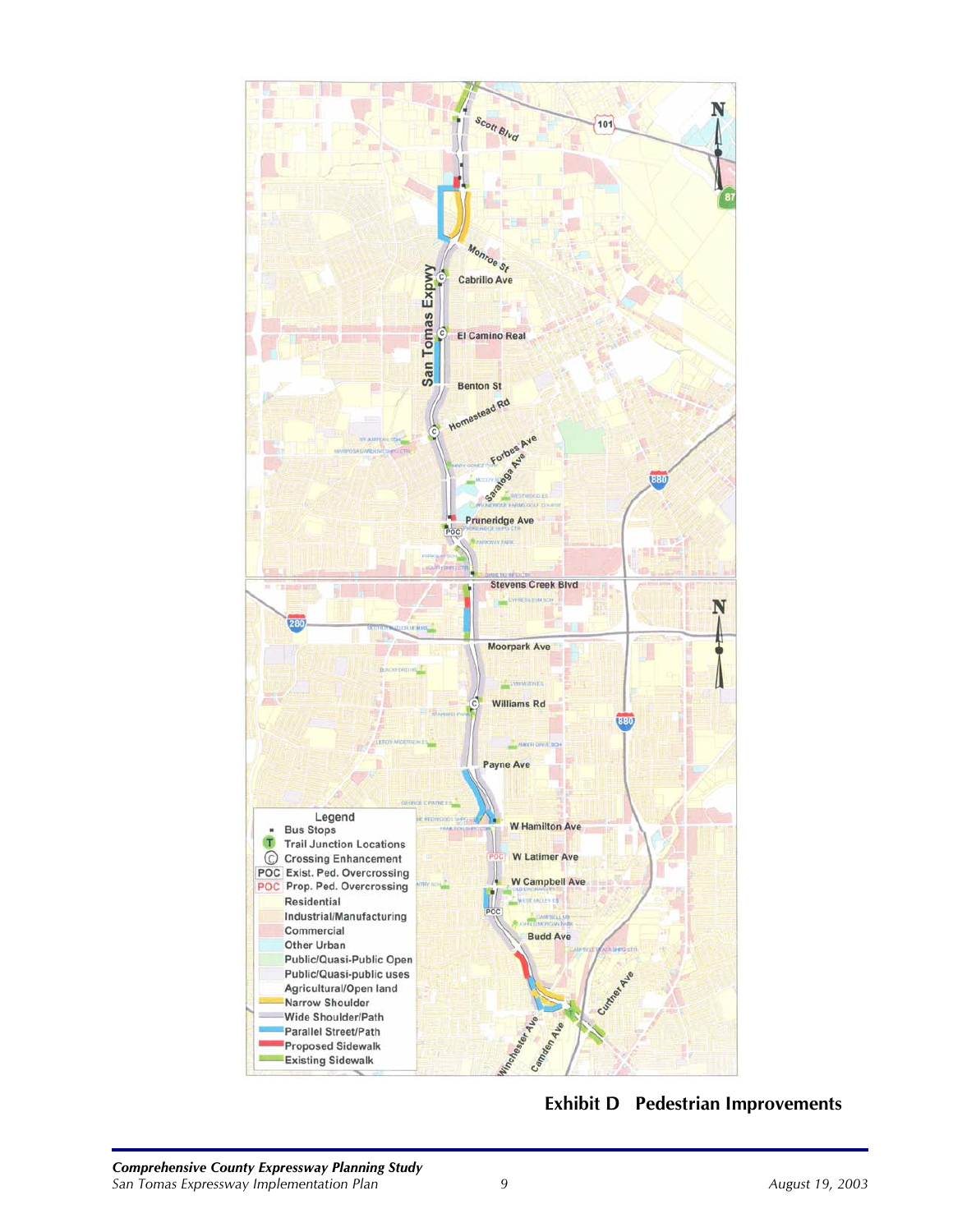#### *Sound Wall Improvements*

An assessment of sound wall needs was conducted according to the guidelines of Caltrans and the Federal Highway Administration (FHWA). The plan includes recommendations for both new sound walls where none now exists and replacing existing walls with higher walls if needed to meet noise standards. The noise standard used was a maximum of 65.5 decibels. Sound wall heights would range from 10 feet minimum to 16 feet maximum.

The plan also acknowledges that sound walls are not always the preferred method of noise abatement for the local community and recommends that the preferred level and type of noise abatement (including sound wall height) be based on noise analysis, community outreach, and city coordination when funding is available.

The table below lists the sound wall recommendations for San Tomas Expressway.

| <b>Sound Wall</b><br><b>Project Description</b>                                                                                                                                                                                                       |        | Cost<br>(millions)                   |  |
|-------------------------------------------------------------------------------------------------------------------------------------------------------------------------------------------------------------------------------------------------------|--------|--------------------------------------|--|
|                                                                                                                                                                                                                                                       |        | <b>Higher</b><br>Replacement<br>Wall |  |
| Between SR 17 and Williams                                                                                                                                                                                                                            |        |                                      |  |
| New walls along west side and gap closure on east side<br>between Williams and Payne, SE of Hamilton, west side near<br>Bucknall, SW of Budd, and NW of Winchester ramp                                                                               | \$2.25 | \$3.31                               |  |
| Higher replacement walls along east side from south of<br>Hamilton to north of Campbell and from Budd to Winchester                                                                                                                                   |        |                                      |  |
| Between Williams and El Camino Real                                                                                                                                                                                                                   |        |                                      |  |
| Higher replacement walls east side from El Camino Real to<br>Forbes, SW of Benton, SW of Saratoga, west side adjacent to<br>Greenlee residences north of I-280 and Larkmead residences<br>south of I-280, and east side gap closure north of Williams |        | \$5.39                               |  |
| Between El Camino Real and Central                                                                                                                                                                                                                    |        |                                      |  |
| Higher replacement walls along NW and NE of Cabrillo, and<br>east side from Cabrillo to El Camino Real                                                                                                                                                |        | \$2.14                               |  |
| Totals                                                                                                                                                                                                                                                | \$2.25 | \$10.84                              |  |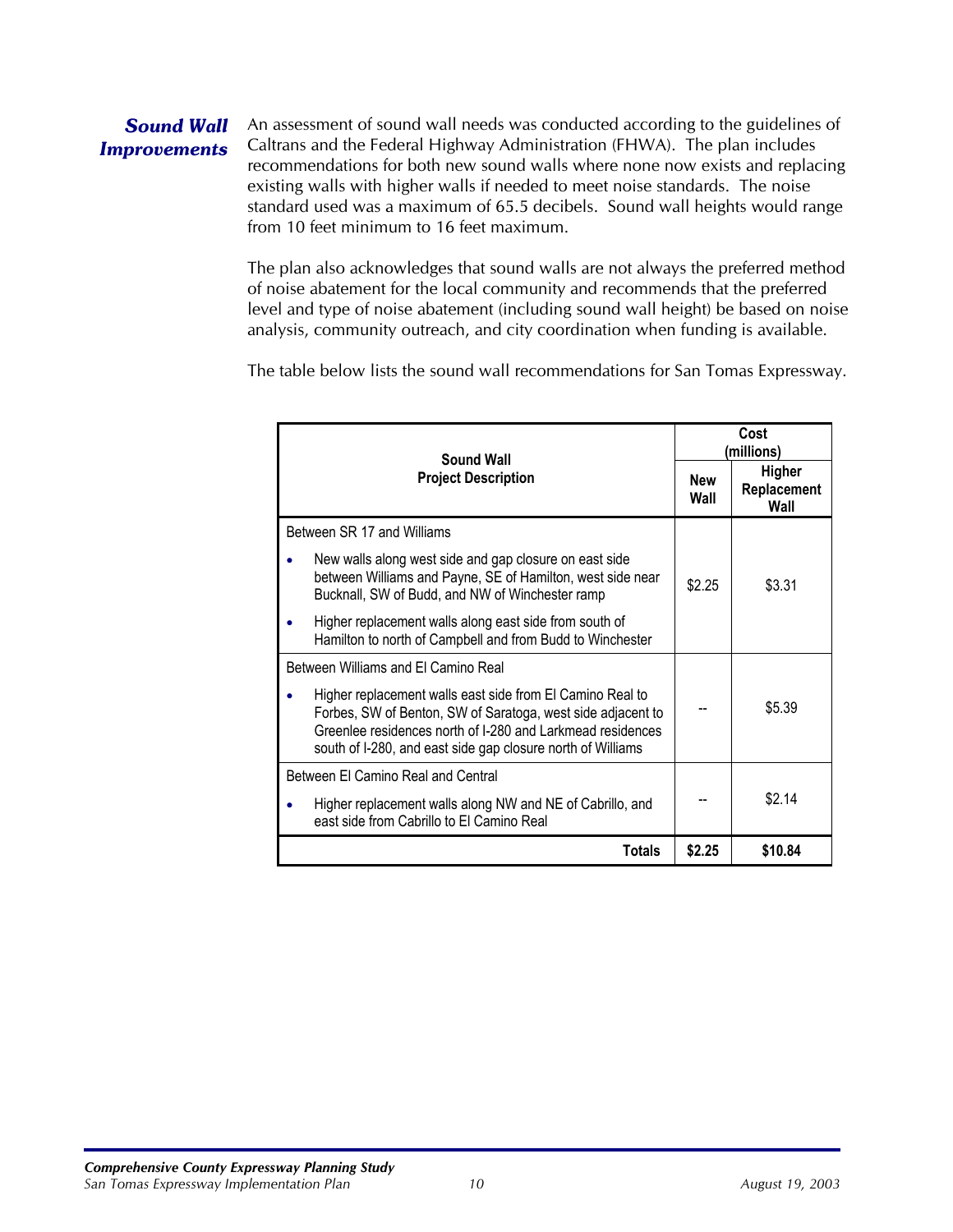

#### **Exhibit E Sound Wall Improvements**